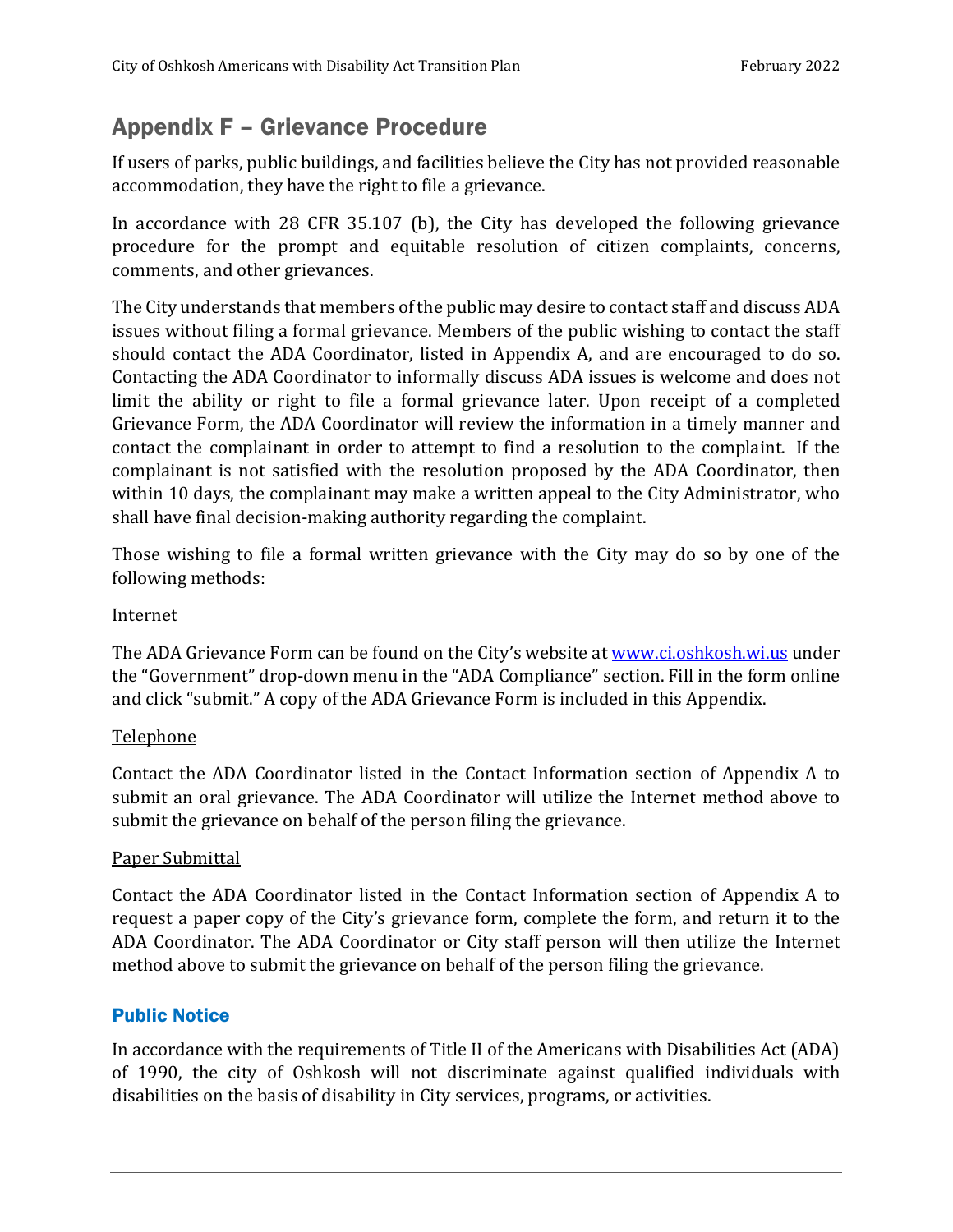*Employment:* The City does not discriminate on the basis of disability in its hiring or employment practices and complies with all regulations promulgated by the U.S. Equal Employment Opportunity Commission under title I of the Americans with Disabilities Act (ADA).

*Effective Communication:* The City will generally, upon request, provide appropriate aids and services leading to effective communication for qualified persons with disabilities so they can participate equally in the City's programs, services, and activities making information and communications accessible to people who have speech, hearing, or vision impairments.

*Modifications to Policies and Procedures:* The City will make all reasonable modifications to policies and programs to ensure that people with disabilities have an equal opportunity to enjoy all City programs, services, and activities.

Anyone who requires an auxiliary aid or service for effective communication, or a modification of policies or procedures to participate in a City program, service, or activity, should contact the ADA Coordinator as soon as possible, but no later than 48 hours before the scheduled event.

The ADA does not require the City to take any action that would fundamentally alter the nature of its programs or services or impose an undue financial or administrative burden.

The City will not place a surcharge on an individual with a disability or any group of individuals with disabilities to cover the cost of providing auxiliary aids/services or reasonable modifications of policy.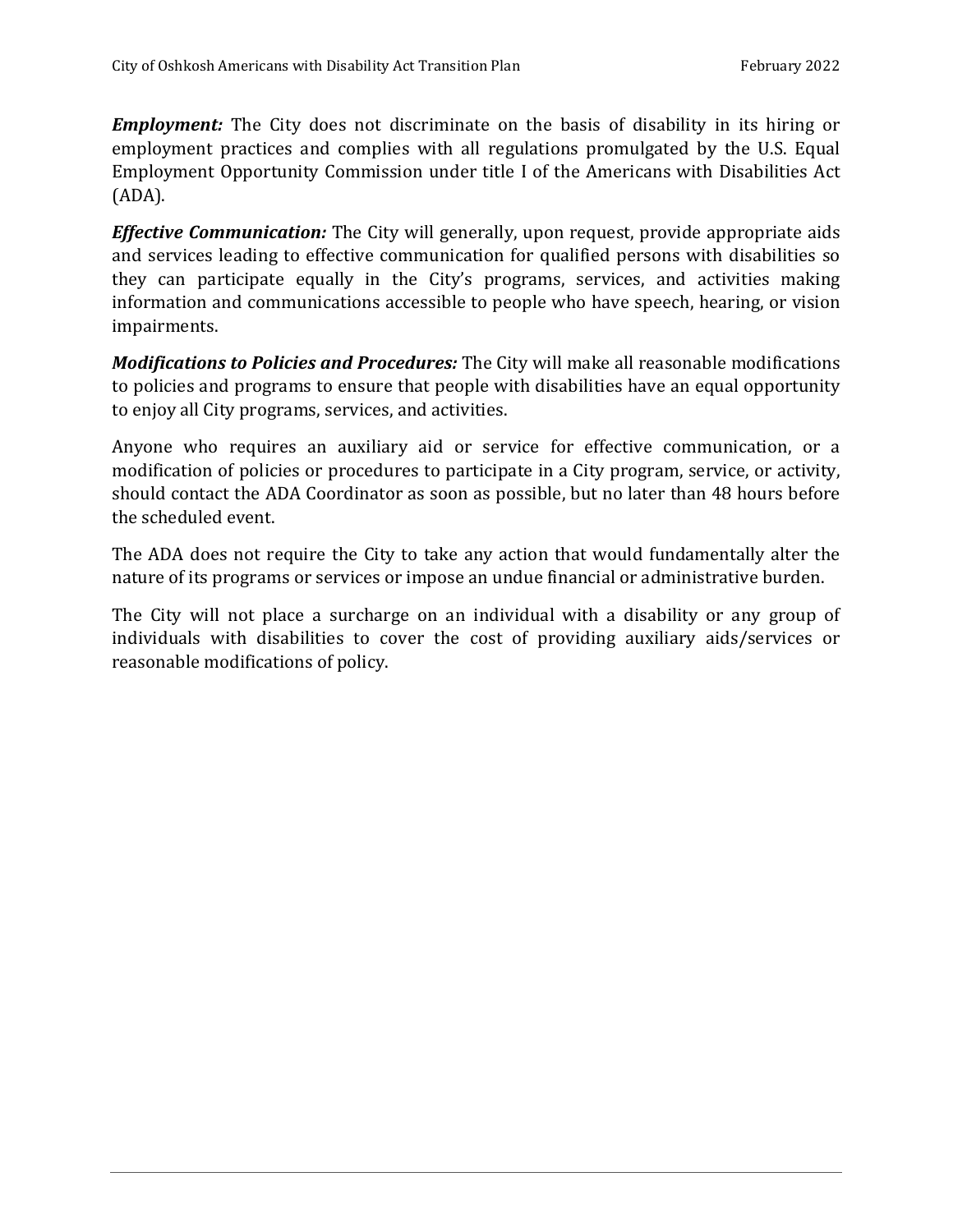### **ADA Grievance Form**

Please fill out this form completely, in black ink or type. If you need any accommodation or assistance in completing this form, please contact the ADA Coordinator, John Fitzpatrick, at 920-236-5110. Sign and return to: City of Oshkosh City Hall –215 Church Avenue Oshkosh, WI 54903

| <b>Section II - Complainant Information</b>       |                              |
|---------------------------------------------------|------------------------------|
| <b>Complainant Name:</b>                          |                              |
| <b>Street Address:</b>                            |                              |
| City:                                             | State:<br>Zip:               |
| Home Phone:                                       | <b>Work Phone:</b>           |
| Mobile Phone:                                     | Email:                       |
| Preferred method of communication:<br>Mail $\Box$ | Email $\Box$<br>Phone $\Box$ |